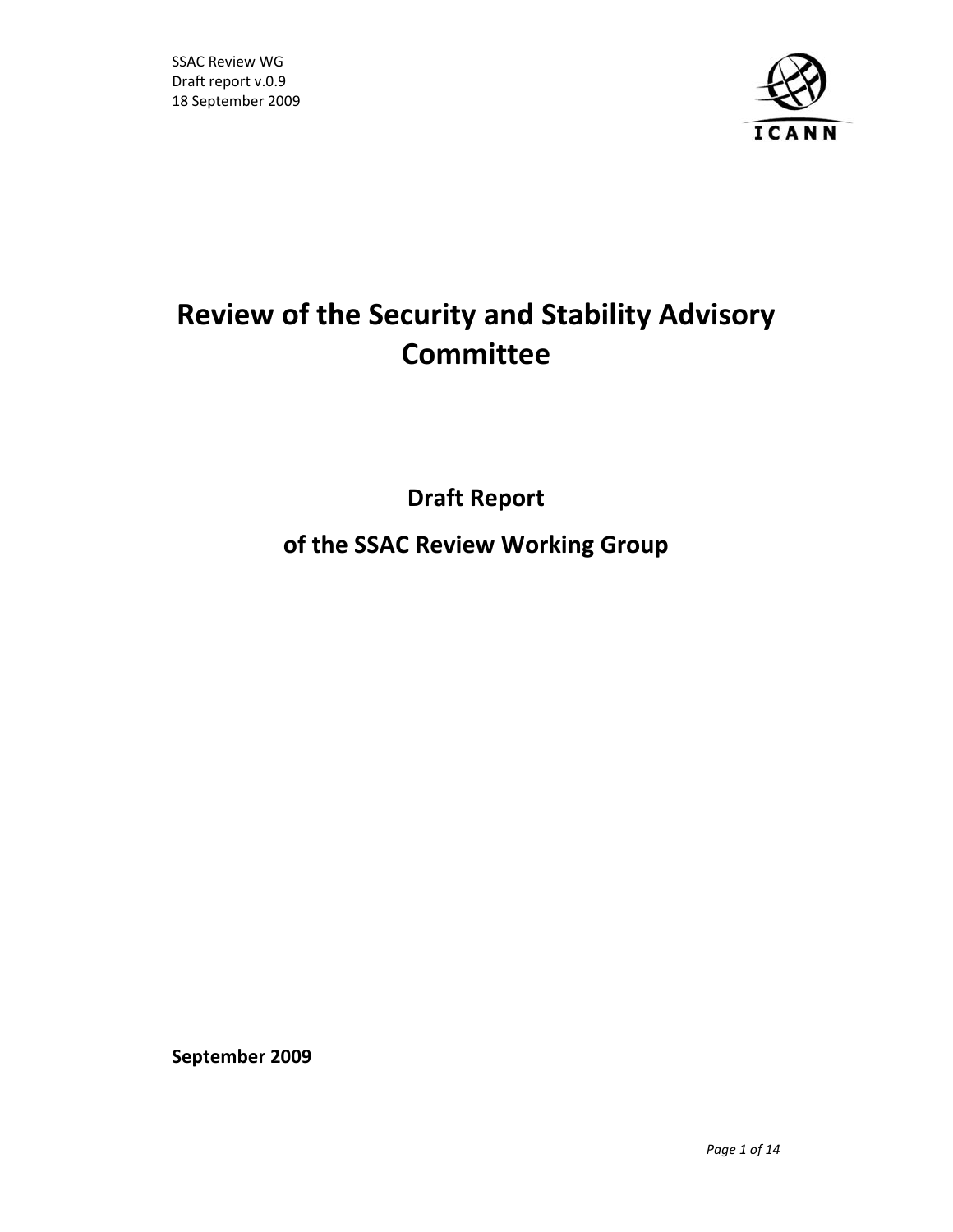

## **Table of contents**

| 2. WG CONCLUSIONS ON INDEPENDENT REVIEWERS' RECOMMENDATIONS AND SSAC |  |
|----------------------------------------------------------------------|--|
|                                                                      |  |
|                                                                      |  |
|                                                                      |  |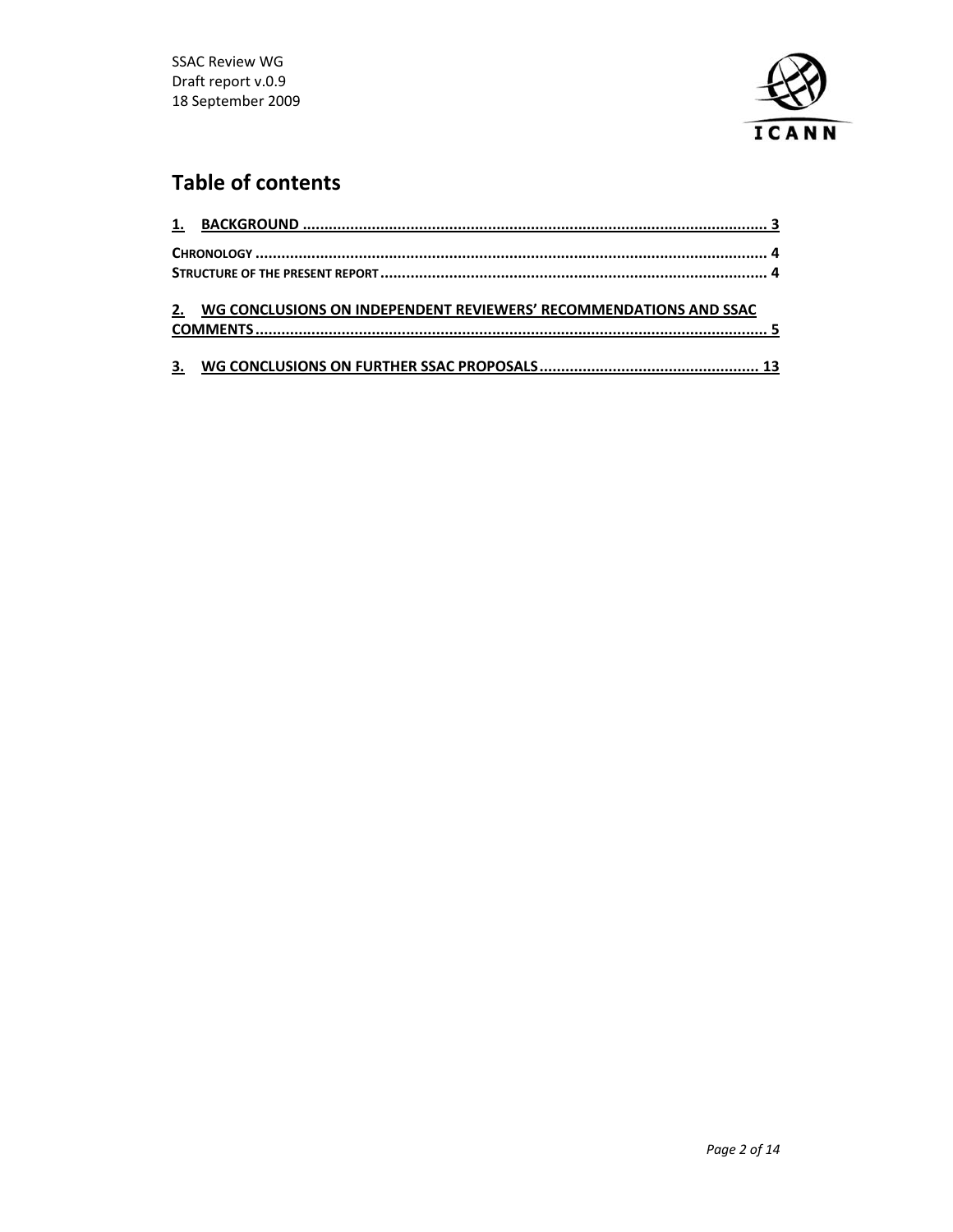

### **1. Background**

As part of its program of Organizational Reviews, ICANN has undertaken a review of the Security and Stability Advisory Committee (SSAC), whose role<sup>1</sup> is to advise the ICANN community and Board on matters relating to the security and integrity of the Internet's naming and address allocation systems. This includes operational matters (e.g., matters pertaining to the correct and reliable operation of the root name system), administrative matters (e.g., matters pertaining to address allocation and Internet number assignment), and registration matters (e.g., matters pertaining to registry and registrar services such as WHOIS). SSAC engages in ongoing threat assessment and risk analysis of the Internet naming and address allocation services to understand where the principal threats to stability and security lie, and advises the ICANN community accordingly.

Organizational Reviews are part of ICANN's program of continuous improvement and are intended to ensure an in‐depth examination of the role and operation of key structures of ICANN, with support from external, independent professional consultants.

As specified in Article IV, Section 4 of ICANN's Bylaws, the "goal of the review, to be undertaken pursuant to such criteria and standards as the Board shall direct, shall be to determine (i) whether that organization has a continuing purpose in the ICANN structure, and (ii) if so, whether any change in structure or operations is desirable to improve its effectiveness."

Oversight of the Organizational Review processes is exerted by the Structural Improvements Committee (hereinafter SIC), which is a standing Committee of the Board. The SIC is authorized to set up specific Working Groups (hereinafter, WG) for each of the Reviews.

With support from the ICANN Director for Organizational Review, the Review WGs have two main tasks:

- To ensure that the selected external reviewers carry out their task in full autonomy and independence of judgment, basing their conclusions and recommendations on evidence and in observance of the selected methodologies and workplan;
- After delivery of the reviewers' report, to carry out an extensive consultation with the community under review and any interested party on the conclusions of the external review, and formulate a report to the Structural Improvements Committee and the Board on measures to be adopted to increase effectiveness of the key structure under review.

<sup>1</sup> *As defined by Article XI, Section 2 of the Bylaws*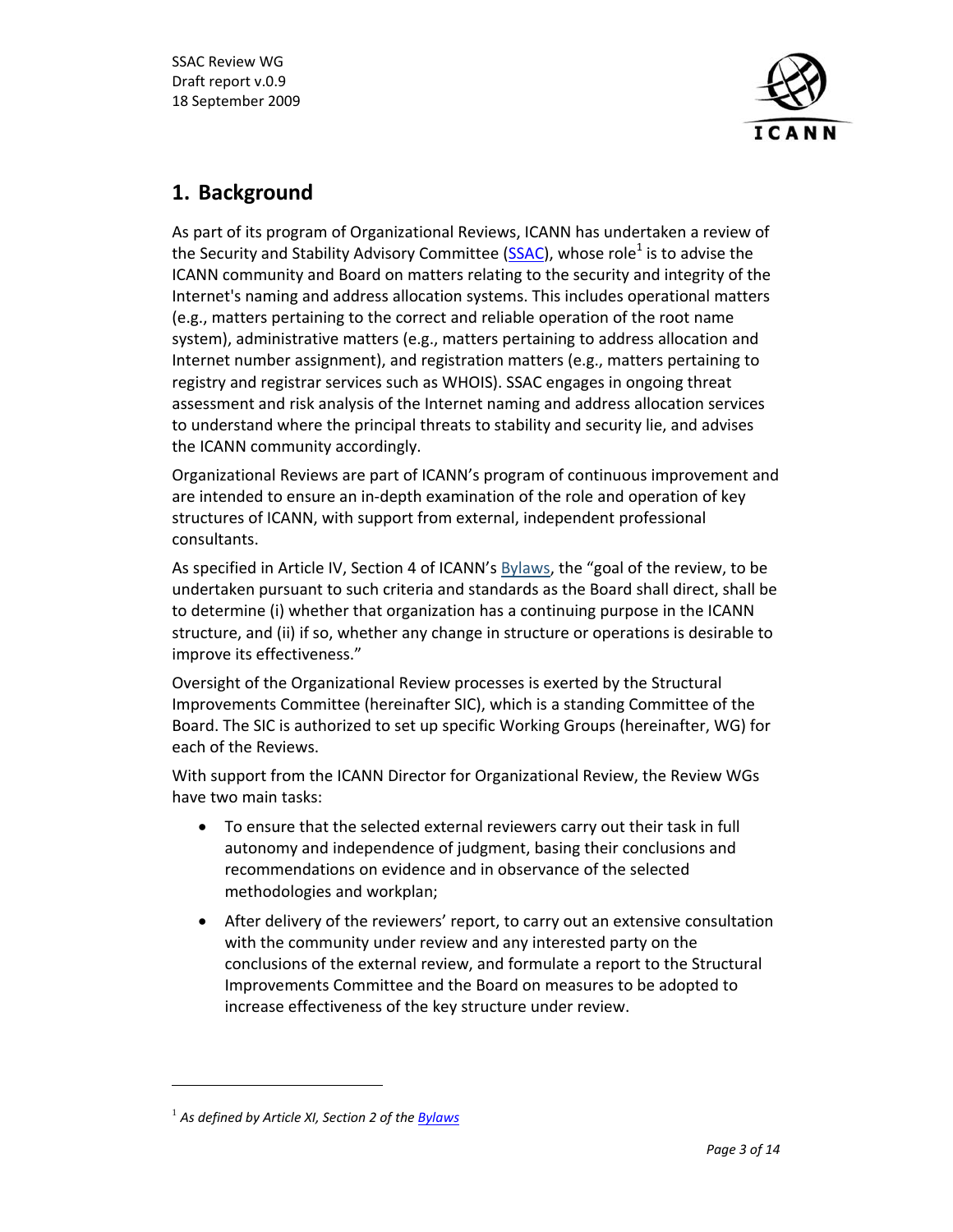

#### *Chronology*

In June 2008 the Board of ICANN approved the composition of a specific SSAC Review WG, which included the following individuals: Dennis Jennings (Chair, Board Member), Suzanne Woolf (Board Member), Robert Blokzijl and Reinhard Scholl (former Board Members). The WG was supported by Marco Lorenzoni, ICANN Director for Organizational Review.

Following an open selection procedure, in October 2008 the Board of ICANN appointed JAS Communications to undertake the independent, external review of the Security and Stability Advisory Committee (SSAC), and the selected consultants started their activities in November 2008.

In February 2009 the independent reviewers delivered their draft report, which was presented at the ICANN meeting in Mexico City; a 30‐days public comment period followed, allowing reactions from the SSAC community and other interested parties. Following initial feedback and inputs from the WG, the reviewers finalized their Final Report, which was delivered in May 2009 and then posted for public comments.

In response to the Reviewers' reports, SSAC conducted a self‐review exercise, which resulted in a coherent and comprehensive SSAC report to the Working Group, delivered in June, 2009.

The conclusions of this SSAC report were discussed with the SSAC Review WG at the ICANN Meeting in Sydney (June 2009), in order to better understand the different measures suggested by both the independent reviewers and the SSAC community.

This SSAC Review WG draft Report, will be posted for public comments and presented at the ICANN Meeting in Seoul before finalization.

The Members of the Working Group would like to express their sincere appreciation for the commitment and professionalism devoted to this review exercise by the external reviewers, JAS Communications, by the SSAC Chair, Steve Crocker, and by all SSAC Members involved in the self review exercise and coordinated by John Schnizlein.

#### *Structure of the present report*

The present report contains three sections, namely:

- Section 1 the present Section, containing background information
- Section 2 This section presents the conclusions of the WG on each of the Recommendations formulated by reviewers. Comments formulated by SSAC in their self review exercise are referenced, as well.
- Section 3 WG conclusions on further SSAC proposals. This section presents the conclusions of the WG on further proposals formulated by SSAC and contained in their report 'SSAC review of SSAC'.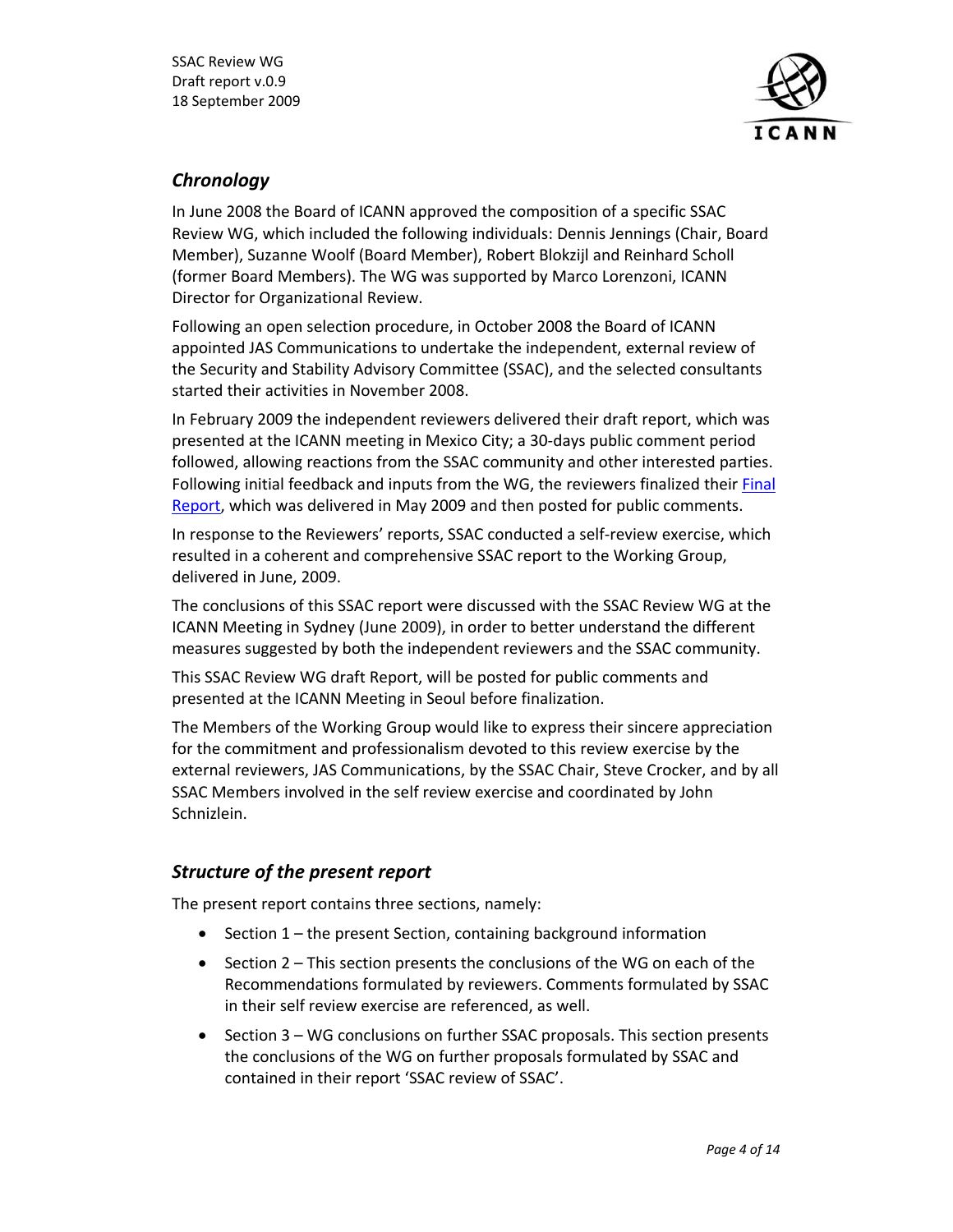

### **2. WG conclusions on independent reviewers' recommendations and SSAC comments**

The Final Report of the independent reviewers contains 33 recommendations numbered from 1 to 33, and clustered in three different thematic groups:

- Organizational Clarity and Charter recommendations from 1 to 14
- Formality and transparency recommendations from 15 to 29
- Conflict of interest recommendations from 30 to 33

The present Section presents a short summary of each recommendation issued by reviewers, and – per each of them – a comment synthesizing the respective opinion of the SSAC community and the conclusions of the WG (*in italics*). No comments are given for recommendations for which there is consensus, unless necessary.

| <b>Cluster</b>                             | <b>Organizational Clarity and Charter</b>                                                                                                                                                                                                                                                                                                                                                                                                                                                                          |
|--------------------------------------------|--------------------------------------------------------------------------------------------------------------------------------------------------------------------------------------------------------------------------------------------------------------------------------------------------------------------------------------------------------------------------------------------------------------------------------------------------------------------------------------------------------------------|
| <b>Reviewers</b><br><b>Recommendations</b> | 1. ICANN maintain an advisory body comprised of outside<br>experts on the security and stability of the Internet's<br>unique identifier systems.<br>2. SSAC maintain its fundamental identity as an Advisory<br>Board chartered by and reporting to the Board of<br>Directors.<br>3. As SSAC and RSSAC are designed for different purposes,<br>we do not recommend the combination of these bodies.<br>4. SSAC members should not be required to sign<br>confidentiality or duty of loyalty agreements with ICANN. |
| <b>SSAC position</b>                       | Agreement                                                                                                                                                                                                                                                                                                                                                                                                                                                                                                          |
| <b>WG conclusions</b>                      | Agreement                                                                                                                                                                                                                                                                                                                                                                                                                                                                                                          |

| <b>Cluster</b>        | <b>Organizational Clarity and Charter</b>                          |
|-----------------------|--------------------------------------------------------------------|
| <b>Reviewers</b>      | 5. The SSAC Charter should be amended to exclude dealings          |
| <b>Recommendation</b> | with confidential or proprietary information absent specific       |
|                       | guidance from the Board.                                           |
| <b>SSAC position</b>  | Disagreement                                                       |
|                       | Because SSAC is composed of security professionals who often       |
|                       | deal with private information, this would unnecessarily hamper     |
|                       | analysis by denying useful information.                            |
| <b>WG conclusions</b> | The WG agrees with the comments formulated by SSAC and             |
|                       | considers that there is no need to amend its Charter.              |
|                       | It remarks that SSAC has a legitimate right to ask for access to   |
|                       | confidential or proprietary information that is needed to fill its |
|                       | mandate, requests that need to be motivated by appropriate         |
|                       | reasons.                                                           |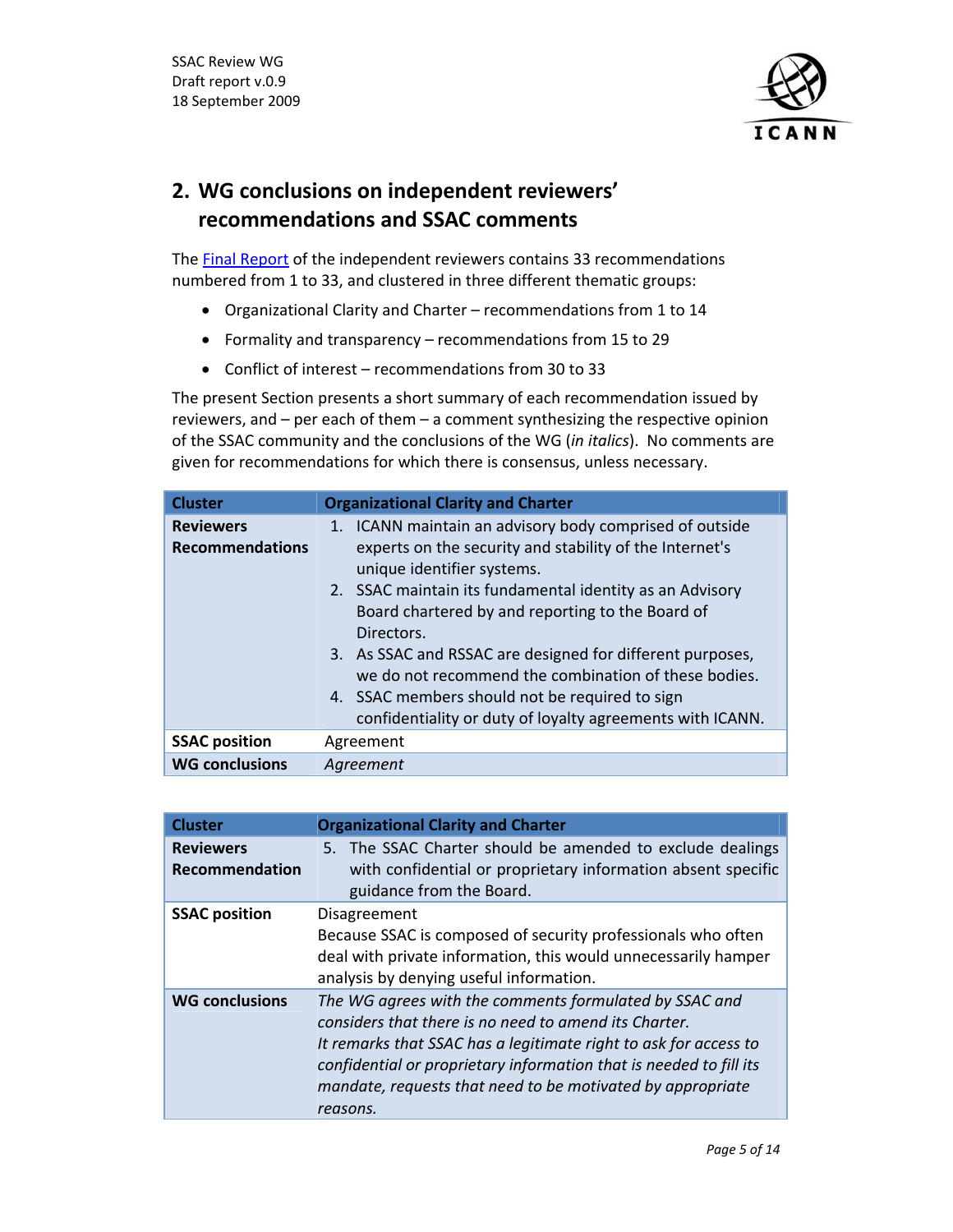

*However, this does not imply the right for SSAC to force ICANN – or any other party – to disclose any requested confidential or proprietary information. In case of its disclosure, this information has to be treated under the terms set/to be set by the owners of the information. In the case of requests to ICANN the WG suggests that the CEO, and if necessary the Board, should decide on the access to confidential or proprietary information, considering the reasons for the request, and the possibility to set and enforce specific terms of access.* 

| <b>Cluster</b>                            | <b>Organizational Clarity and Charter</b>                                                                                                                                                                                                                                                                                                                                                                                                                                                                                                                                                                                            |
|-------------------------------------------|--------------------------------------------------------------------------------------------------------------------------------------------------------------------------------------------------------------------------------------------------------------------------------------------------------------------------------------------------------------------------------------------------------------------------------------------------------------------------------------------------------------------------------------------------------------------------------------------------------------------------------------|
| <b>Reviewers</b><br><b>Recommendation</b> | The SSAC Charter be amended to exclude involvement with<br>6.<br>or review of internal ICANN operations except as<br>specifically directed by the Board.                                                                                                                                                                                                                                                                                                                                                                                                                                                                             |
| <b>SSAC position</b>                      | Denying SSAC information about internal ICANN operations,<br>including IANA functions, would unnecessarily hamper its<br>analysis. Where contracts or normal employment practices (e.g.<br>the name of an employee who made an error) prohibit<br>disclosure, SSAC should not have special access, but review and<br>access to information on operational function such as root<br>system provisioning and root server operations, these functions<br>should be within SSAC's purview.                                                                                                                                               |
| <b>WG conclusions</b>                     | In the interest of ICANN, SSAC is entitled to signal to the ICANN<br>Board and management whenever it considers that there are<br>potential threats to the security and stability of the Internet<br>caused by ICANN's internal operations.<br>ICANN's internal operations, including IANA, should report to the<br>Board after each security and stability incident and annually on<br>the measures adopted to face threats to the security and<br>stability of the Internet that may be caused by its internal<br>operations. The Board will decide on the partial or full disclosure<br>of these reports to SSAC, as appropriate. |

| <b>Cluster</b>                     | <b>Organizational Clarity and Charter</b>                                                                                                                                                                                                            |
|------------------------------------|------------------------------------------------------------------------------------------------------------------------------------------------------------------------------------------------------------------------------------------------------|
| <b>Reviewers</b><br>Recommendation | 7. Correct the perception of SSAC "independence" through<br>improvements in formality, transparency, and increased<br>Board interaction without limiting SSAC members' freedom<br>of expression (specific recommendations in multiple<br>locations). |
| <b>SSAC position</b>               | The independent objective analysis of SSAC is its greatest<br>benefit to ICANN. Concerns that SSAC views its role as beyond<br>advisory to the ICANN board stem from misunderstanding                                                                |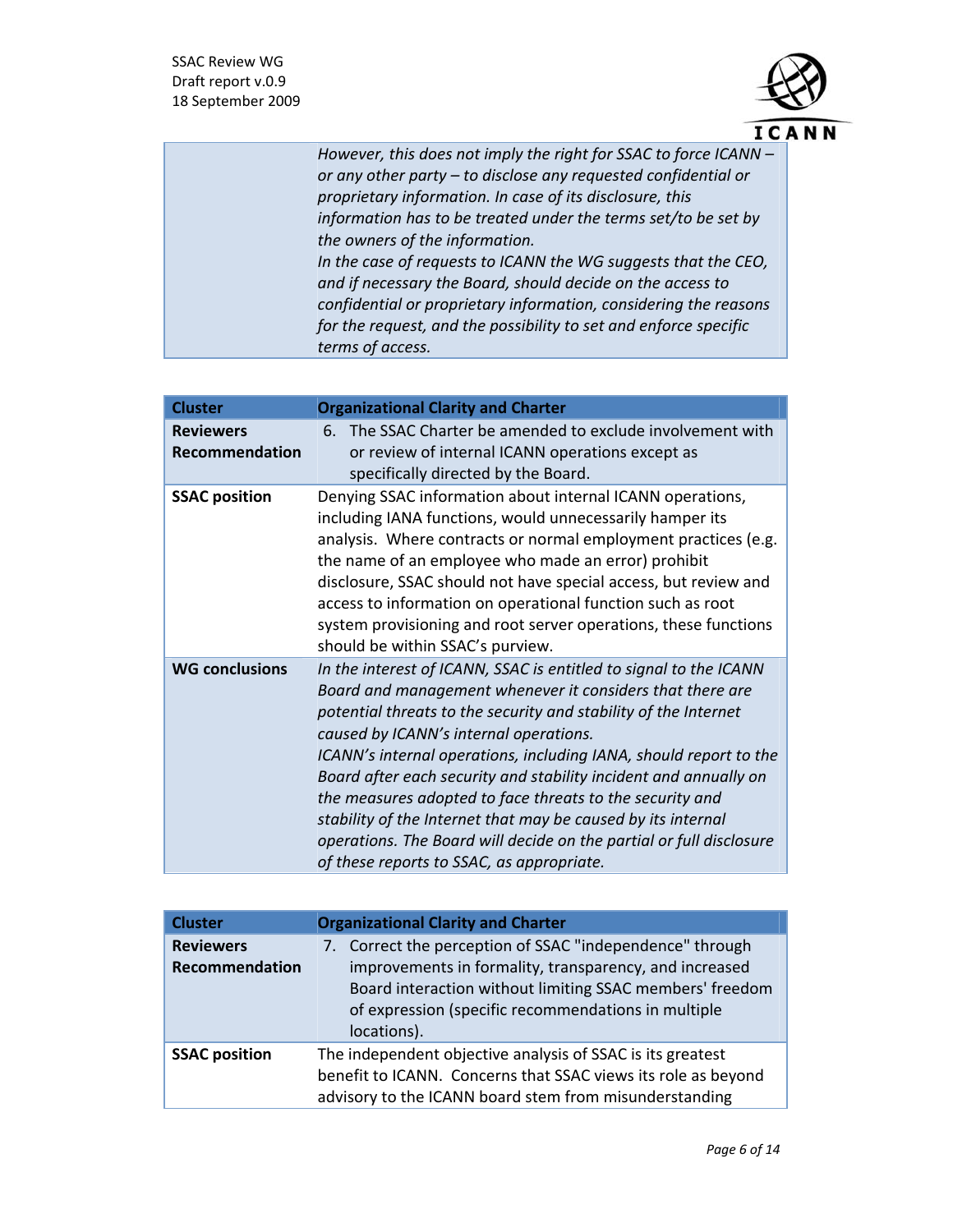

|                       | discussion of possibly responding to the root-signing NOI.       |
|-----------------------|------------------------------------------------------------------|
| <b>WG conclusions</b> | SSAC is committed to provide factual, evidence-based advice to   |
|                       | the Board of ICANN, even if the Members of the Committee are     |
|                       | not independent from their respective employing organizations.   |
|                       | In this sense, the WG does not remark any contradiction          |
|                       | between the status of several of the SSAC Members as             |
|                       | employees of different organizations and the technical, analytic |
|                       | work that they perform for SSAC.                                 |
|                       | The WG considers that no specific measures need to be adopted    |
|                       | to address this remark, as other recommendations deal already    |
|                       | with the same topic.                                             |

| <b>Cluster</b>                            | <b>Organizational Clarity and Charter</b>                                                                                                               |
|-------------------------------------------|---------------------------------------------------------------------------------------------------------------------------------------------------------|
| <b>Reviewers</b><br><b>Recommendation</b> | 8. SSAC Charter be amended to add a requirement that the<br>SSAC Chair and the SSAC Board Liaison are not the same<br>individual.                       |
| <b>SSAC position</b>                      | We see no reason to either require or prohibit the same person<br>from serving in both Chair and Liaison role.                                          |
| <b>WG conclusions</b>                     | The WG agrees with the comments made by SSAC, and does not<br>consider that the SSAC Charter requires amendment in the sense<br>suggested by reviewers. |

| <b>Cluster</b>        | <b>Organizational Clarity and Charter</b>                  |
|-----------------------|------------------------------------------------------------|
| <b>Reviewers</b>      | 9. ICANN reimburse travel expenses for the SSAC Chair to   |
| Recommendation        | ICANN meetings when appropriate.                           |
| <b>SSAC position</b>  | Agreement, with the remark that 'getting more SSAC members |
|                       | to ICANN meetings would help.'                             |
| <b>WG conclusions</b> | The WG agrees with the recommendation of the external      |
|                       | reviewers.                                                 |

| <b>Cluster</b>        | <b>Organizational Clarity and Charter</b>              |
|-----------------------|--------------------------------------------------------|
| <b>Reviewers</b>      | 10. ICANN Board study the issue of paying a stipend or |
| Recommendation        | honorarium to SSAC Leadership and members.             |
| <b>SSAC position</b>  | Agreement                                              |
| <b>WG conclusions</b> | Agreement                                              |

| <b>Cluster</b>       | <b>Organizational Clarity and Charter</b>                      |
|----------------------|----------------------------------------------------------------|
| <b>Reviewers</b>     | 11. The SSAC charter be amended to specifically include        |
| Recommendation       | nontechnical risks to security and stability as within scope.  |
| <b>SSAC position</b> | Although non-technical risks to security and stability are     |
|                      | considered by SSAC, its focus should remain on objective facts |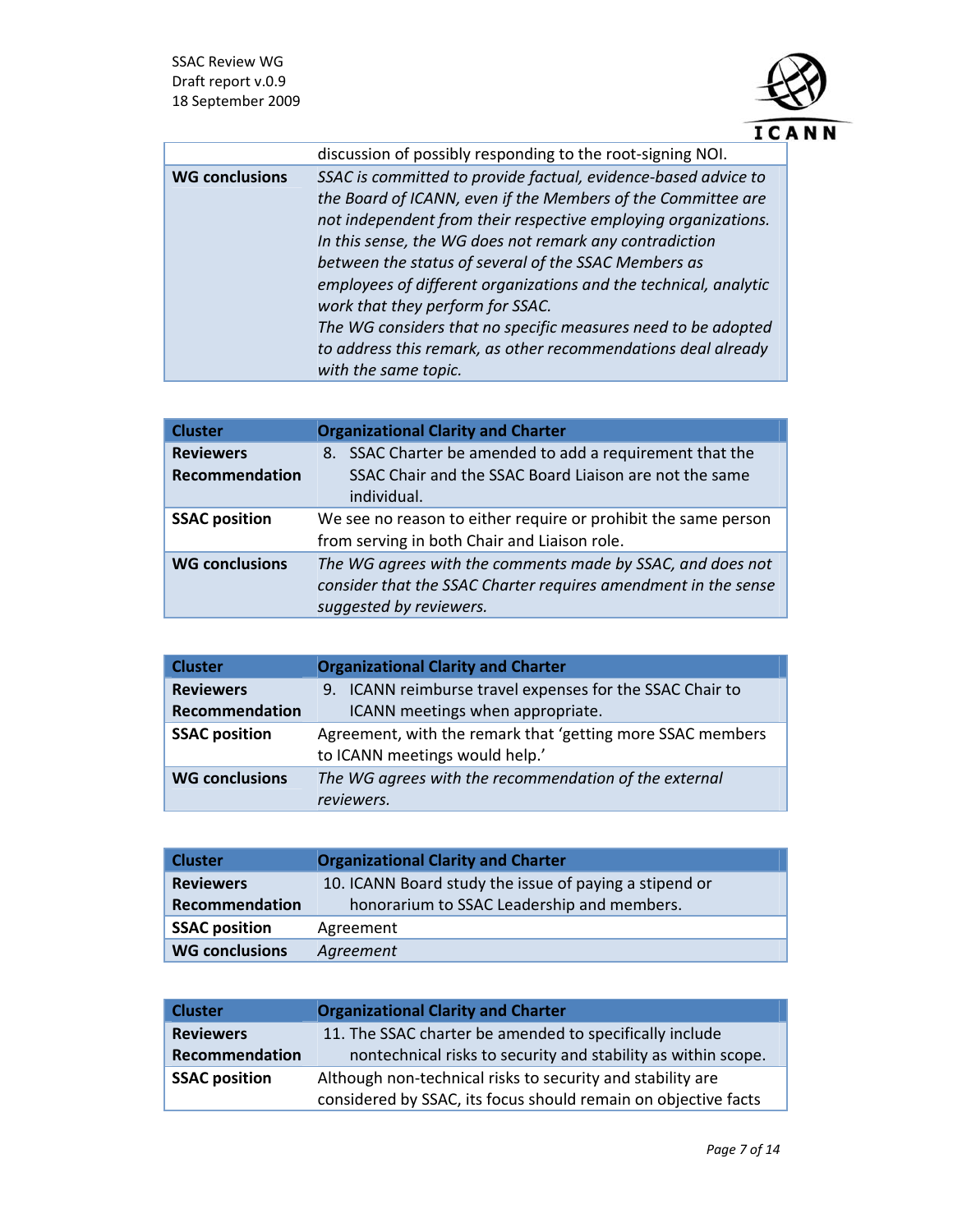

| <b>WG conclusions</b> | SSAC has already demonstrated being able to analyze technical |
|-----------------------|---------------------------------------------------------------|
|                       | consequences of non-technical decisions.                      |
|                       | The WG considers that the SSAC Charter does not need to be    |
|                       | amended in the sense suggested by reviewers.                  |

| <b>Cluster</b>        | <b>Organizational Clarity and Charter</b>                   |
|-----------------------|-------------------------------------------------------------|
| <b>Reviewers</b>      | 12. SSAC maintain focus on developing and sharing knowledge |
| <b>Recommendation</b> | and understanding of new and evolving risks; SSAC should    |
|                       | specifically avoid tactical involvement in response or      |
|                       | mitigation activities.                                      |
| <b>SSAC position</b>  | Agreement; SSAC should avoid operational response and       |
|                       | concentrate on systemic issues.                             |
| <b>WG conclusions</b> | The WG agrees with both reviewers' remark and the response  |
|                       | from SSAC; no specific actions are needed.                  |

| <b>Cluster</b>        | <b>Organizational Clarity and Charter</b>                                                                                                                                                                                                                                                                                                                                                                                                                                                                                                                                                                                                                                                                                                                                                                                                                                                         |
|-----------------------|---------------------------------------------------------------------------------------------------------------------------------------------------------------------------------------------------------------------------------------------------------------------------------------------------------------------------------------------------------------------------------------------------------------------------------------------------------------------------------------------------------------------------------------------------------------------------------------------------------------------------------------------------------------------------------------------------------------------------------------------------------------------------------------------------------------------------------------------------------------------------------------------------|
| <b>Reviewers</b>      | 13. SSAC Leadership improve sensitivity to political and                                                                                                                                                                                                                                                                                                                                                                                                                                                                                                                                                                                                                                                                                                                                                                                                                                          |
| <b>Recommendation</b> | business issues by heeding the following advice:                                                                                                                                                                                                                                                                                                                                                                                                                                                                                                                                                                                                                                                                                                                                                                                                                                                  |
|                       | Whenever possible, provide advance notice in the form<br>of a professional "heads-up" when uncomfortable<br>situations are reasonably foreseeable. Avoid the<br>perception of "blindsiding" individuals and entities.<br>Recognize that as an advisory body, SSAC's role is to<br>provide the best advice possible. There is however no<br>requirement for anyone to follow SSAC's advice.<br>Recognize that ICANN has complex business<br>relationships with many of the same entities SSAC may<br>be issuing recommendations to. At times SSAC<br>guidance may be in conflict with contractual obligations.<br>• SSAC is a very visible and well-respected brand. SSAC is<br>closely watched globally and people pay attention to<br>what SSAC says. To maintain the value of SSAC's brand,<br>SSAC must continue to conduct itself with the highest<br>level of professionalism and integrity. |
| <b>SSAC position</b>  | Agreement.<br>The detailed advice does not actually impinge on SSAC's goal of<br>objectivity as long as it is limited to (1) avoid blindsiding<br>individuals, (2) recognition that there is no requirement for<br>anyone to follow SSAC's advice, (3) SSAC's guidance may conflict<br>with contractual obligations, and (4) SSAC must continue to<br>conduct itself with the highest level of professionalism and<br>integrity.                                                                                                                                                                                                                                                                                                                                                                                                                                                                  |
| <b>WG conclusions</b> | The WG agrees with the comment formulated by SSAC, and                                                                                                                                                                                                                                                                                                                                                                                                                                                                                                                                                                                                                                                                                                                                                                                                                                            |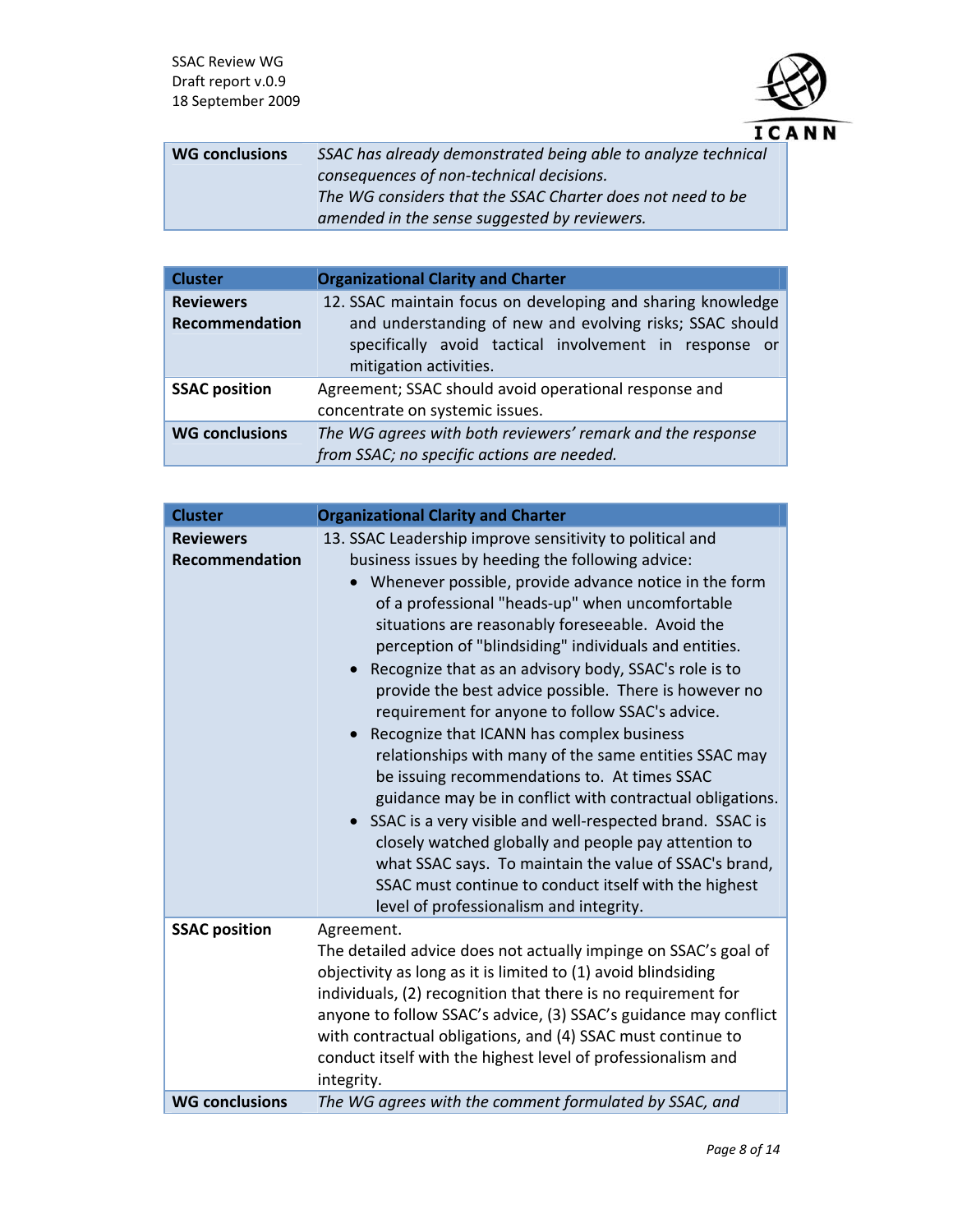

*considers that no action is required.*

| <b>Cluster</b>        | <b>Organizational Clarity and Charter</b>                       |
|-----------------------|-----------------------------------------------------------------|
| <b>Reviewers</b>      | 14. The SSAC charter be amended giving guidance to focus on     |
| Recommendation        | issues of strategic and policy importance and to avoid          |
|                       | tactical operational issues except as charged by the Board.     |
| <b>SSAC position</b>  | The current charter adequately indicates that SSAC's mission is |
|                       | strategic rather than operational.                              |
| <b>WG conclusions</b> | The WG agrees with the comment formulated by SSAC, and          |
|                       | considers that no action is required.                           |

| <b>Cluster</b>        | <b>Formality and Transparency</b>                                                                                                                                                                                                                                                   |
|-----------------------|-------------------------------------------------------------------------------------------------------------------------------------------------------------------------------------------------------------------------------------------------------------------------------------|
| <b>Reviewers</b>      | 15. In conjunction with the ICANN Board, staff, and public                                                                                                                                                                                                                          |
| <b>Recommendation</b> | consultation, SSAC undertake an annual planning process to<br>review the previous year and determine the research and<br>publication agenda, membership strategy, and resource<br>requirements for the coming year. The annual plan will be<br>presented to the Board for approval. |
| <b>SSAC position</b>  | Although a planning process is necessary, it should not be<br>constrained to annual cycles. The budget to accomplish the<br>plan should be presented for Board approval.                                                                                                            |
| <b>WG conclusions</b> | The WG agrees on the need for SSAC to setup a lightweight<br>planning process.                                                                                                                                                                                                      |

| <b>Cluster</b>        | <b>Formality and Transparency</b>                          |
|-----------------------|------------------------------------------------------------|
| <b>Reviewers</b>      | 16. SSAC keep and publish meeting minutes on the SSAC web  |
| <b>Recommendation</b> | site in a timely fashion.                                  |
| <b>SSAC position</b>  | Agreement, with the understanding that minutes are not the |
|                       | same as transcripts                                        |
| <b>WG conclusions</b> | The WG agrees with both reviewers' remark and the response |
|                       | from SSAC.                                                 |

| <b>Cluster</b>        | <b>Formality and Transparency</b>                          |
|-----------------------|------------------------------------------------------------|
| <b>Reviewers</b>      | 17. SSAC should endeavor to keep their web site current to |
| Recommendation        | include work in progress and work planned for the future.  |
| <b>SSAC position</b>  | Agreement; SSAC's web site requires constant maintenance.  |
| <b>WG conclusions</b> | Agreement.                                                 |

| <b>Cluster</b>   | <b>Formality and Transparency</b>                                 |
|------------------|-------------------------------------------------------------------|
| <b>Reviewers</b> | 18. As a part of SSAC's first annual plan, SSAC revisit task area |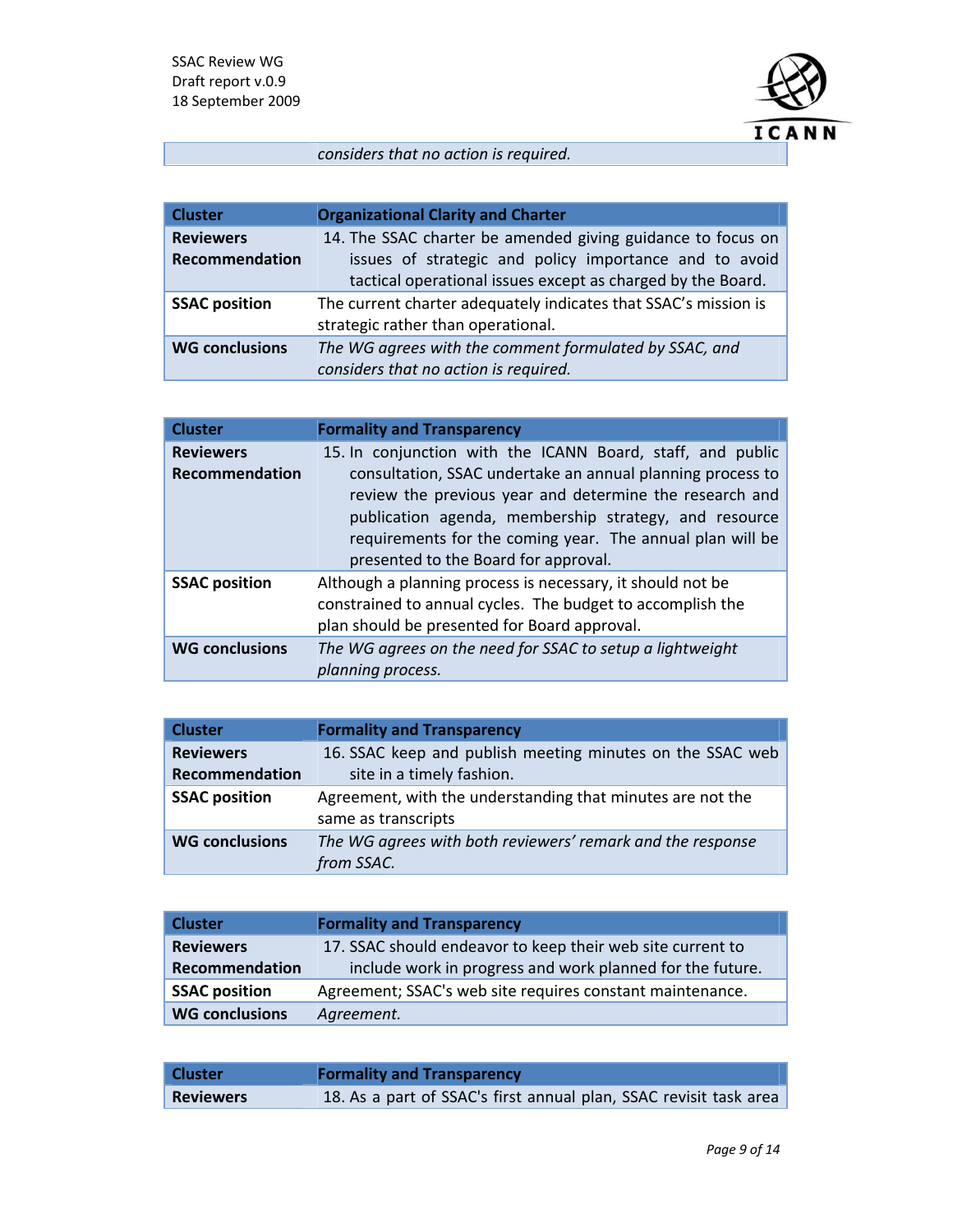

| Recommendation        | one in conjunction with ICANN staff. Task area one reads as |
|-----------------------|-------------------------------------------------------------|
|                       | follows: "Develop a security framework for Internet naming  |
|                       | and address allocation services that defines the key focus  |
|                       | areas, and identifies where the responsibilities for each   |
|                       | area lie."                                                  |
| <b>SSAC position</b>  | The first item in the current charter () should be removed. |
| <b>WG conclusions</b> | Agreement with the proposal formulated by SSAC.             |

| <b>Cluster</b>        | <b>Formality and Transparency</b>                          |
|-----------------------|------------------------------------------------------------|
| <b>Reviewers</b>      | 19. SSAC should endeavor to find the best experts globally |
| Recommendation        | without regard for geographic proximity. SSAC membership   |
|                       | should not be subject to artificial geographic quotas.     |
|                       | 20. SSAC membership appointments be for a term of three    |
|                       | years, renewable by the Board at the recommendation of     |
|                       | the SSAC Chair indefinitely.                               |
|                       | 21. Do not impose a limit on the number of terms an SSAC   |
|                       | member may serve.                                          |
|                       | 22. Stagger SSAC member terms such that roughly 1/3 of the |
|                       | terms are up for renewal each year.                        |
| <b>SSAC position</b>  | Agreement                                                  |
| <b>WG conclusions</b> | Agreement                                                  |

| <b>Cluster</b>        | <b>Formality and Transparency</b>                               |
|-----------------------|-----------------------------------------------------------------|
| <b>Reviewers</b>      | 23. SSAC Board Liaison be permitted a maximum of three          |
| Recommendation        | consecutive one-year terms.                                     |
| <b>SSAC position</b>  | Disagreement                                                    |
| <b>WG conclusions</b> | The WG considers that all Liaisons should be appointed for a    |
|                       | three-year term, with the possibility to serve for a maximum of |
|                       | three consecutive terms.                                        |

| <b>Cluster</b>        | <b>Formality and Transparency</b>                                                                                                                                                                                                                                                                    |
|-----------------------|------------------------------------------------------------------------------------------------------------------------------------------------------------------------------------------------------------------------------------------------------------------------------------------------------|
| <b>Reviewers</b>      | 24. Article XI of the ICANN Bylaws be amended to include a                                                                                                                                                                                                                                           |
| <b>Recommendation</b> | section discussing the removal of an advisory<br>new<br>committee member or chair through a simple majority vote<br>of the Board.                                                                                                                                                                    |
| <b>SSAC position</b>  | The combination of constraints on membership of (1) approval if<br>individual members to (2) three-year terms, with (3) renewal<br>dependent on peer review is adequate. Any appearance that<br>the board can punish a member of SSAC for leading an<br>unpopular study would undermine credibility. |
| <b>WG conclusions</b> | The WG agrees that protective measures should be put in place<br>to remove disruptive or underperforming AC Members or Chair.                                                                                                                                                                        |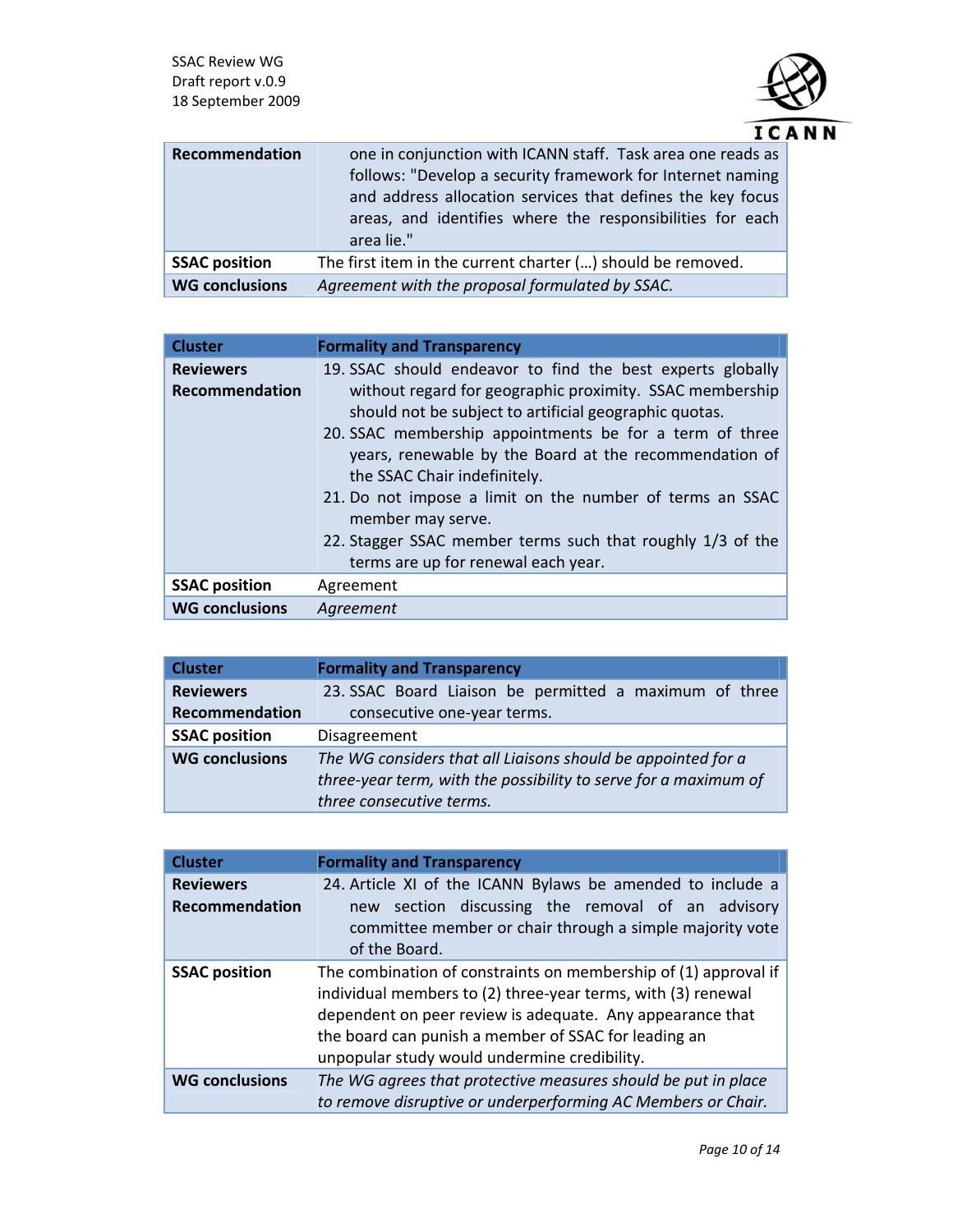

| <b>Cluster</b>        | <b>Formality and Transparency</b>                                          |
|-----------------------|----------------------------------------------------------------------------|
| <b>Reviewers</b>      | 25. SSAC implement a policy explicitly stating that the SSAC               |
| <b>Recommendation</b> | brand (written or verbal) is to be used only on approved<br>work products. |
| <b>SSAC position</b>  | The focus on "branding" is inconsistent with the objective fact-           |
|                       | based approach that is SSAC's primary distinctive value.                   |
| <b>WG conclusions</b> | The WG considers that $-$ if and when applicable $-$ when making           |
|                       | statements SSAC members should clarify whether they refer to               |
|                       | their personal view or to positions expressed in SSAC documents.           |

| <b>Cluster</b>                            | <b>Formality and Transparency</b>                                                                                                                                                                                                                                                                                                                                                                                    |
|-------------------------------------------|----------------------------------------------------------------------------------------------------------------------------------------------------------------------------------------------------------------------------------------------------------------------------------------------------------------------------------------------------------------------------------------------------------------------|
| <b>Reviewers</b><br><b>Recommendation</b> | 26. The SSAC Chair select, implement, and enforce the regular<br>use of a transparent decision making and documentation<br>strategy fitting of the membership and culture of the SSAC.                                                                                                                                                                                                                               |
| <b>SSAC position</b>                      | The formality of quorum, voting, Robert's Rules, recusal, dissent<br>and approval are unnecessary because SSAC is not<br>representational.                                                                                                                                                                                                                                                                           |
| <b>WG conclusions</b>                     | The WG agrees with the recommendation issued by reviewers<br>and remarks that the position of SSAC was formulated in<br>response to the initial draft version of reviewers' report, which<br>contained an excessively formal approach to document decision<br>making and documentation processes. The final version of<br>reviewers' report formulates proposals that appear consistent<br>with the culture of SSAC. |

| <b>Cluster</b>        | <b>Formality and Transparency</b>                           |
|-----------------------|-------------------------------------------------------------|
| <b>Reviewers</b>      | 27. The SSAC formally approve and release all work products |
| Recommendation        | pursuant to the chosen decision making and documentation    |
|                       | strategy.                                                   |
| <b>SSAC position</b>  | Disagreement, same motivation as above (Rec. 26)            |
| <b>WG conclusions</b> | Same comments formulated in relation to Recommendation 26.  |

| <b>Cluster</b>        | <b>Formality and Transparency</b>                            |
|-----------------------|--------------------------------------------------------------|
| <b>Reviewers</b>      | 28. SSAC formally and visibly adopt a suitable default       |
| Recommendation        | confidentiality policy. Other policies are used as necessary |
|                       | by mutual agreement.                                         |
| <b>SSAC position</b>  | Agreement                                                    |
| <b>WG conclusions</b> | Agreement                                                    |

**Cluster Formality and Transparency**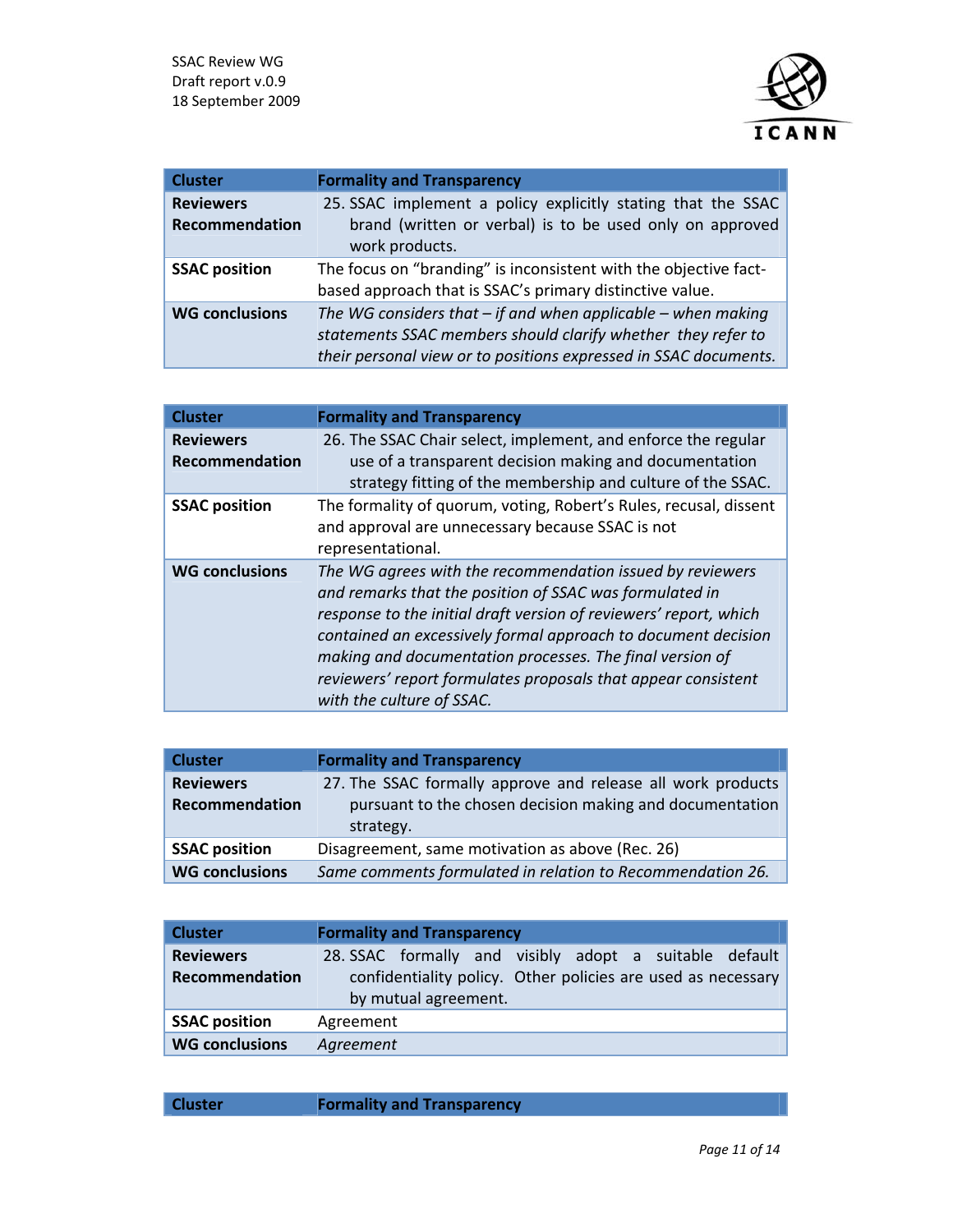

| <b>Reviewers</b><br>Recommendation | 29. Utilize the mechanisms recommended in this review,<br>including the annual planning process, to regularly evaluate<br>SSAC performance against objectives and resource<br>utilization. |
|------------------------------------|--------------------------------------------------------------------------------------------------------------------------------------------------------------------------------------------|
| <b>SSAC position</b>               | Disagreement; evaluating performance against objectives is<br>appropriate for employees, but not for volunteer experts often<br>from outside the domain-name business.                     |
| <b>WG conclusions</b>              | The WG recommends that SSAC produces a lightweight, yearly<br>report of activities to the Board; the report should be published<br>as appropriate.                                         |

| <b>Cluster</b>                            | <b>Conflicts of Interest</b>                                                                                                                                                                                                                                                                  |
|-------------------------------------------|-----------------------------------------------------------------------------------------------------------------------------------------------------------------------------------------------------------------------------------------------------------------------------------------------|
| <b>Reviewers</b><br><b>Recommendation</b> | 30. SSAC publish simple conflict disclosure forms for each SSAC<br>member on its web site. Candidate SSAC members will be<br>required to provide a complete disclosure to the Board<br>prior to appointment to SSAC, and shall provide an updated<br>disclosure whenever circumstances merit. |
| <b>SSAC position</b>                      | We agree conflicts of interest should be disclosed, but prefer<br>not to use formal, signed statements and keep these disclosures<br>less formal.                                                                                                                                             |
| <b>WG conclusions</b>                     | Agreement with the recommendation formulated by reviewers<br>and the approach proposed by SSAC.                                                                                                                                                                                               |

| <b>Cluster</b>                     | <b>Conflicts of Interest</b>                                                                                                                                                                                                                                                                                                                                                                                                                                                                                                                                                                                                                                                             |
|------------------------------------|------------------------------------------------------------------------------------------------------------------------------------------------------------------------------------------------------------------------------------------------------------------------------------------------------------------------------------------------------------------------------------------------------------------------------------------------------------------------------------------------------------------------------------------------------------------------------------------------------------------------------------------------------------------------------------------|
| <b>Reviewers</b><br>Recommendation | 31. Each SSAC work product shall include a "Dissents" section.<br>Any SSAC member wishing to dissent shall do so here by<br>name or anonymously. If there are no dissents, the<br>verbiage "No Dissents" shall appear.<br>32. Each SSAC work product shall include a "Recusals" section.<br>The name of any SSAC member who recused him or herself<br>during any part of the preparation and discussion of the<br>specific work product shall appear here. If the individual<br>wishes to remain anonymous, the term "X Recusals" shall<br>appear in this section, where X is the number of anonymous<br>recusals. If there are no recusals, the verbiage "No<br>Recusals" shall appear. |
|                                    | 33. SSAC develop and post a conflicts of interest policy based<br>on the ICANN Board policy.                                                                                                                                                                                                                                                                                                                                                                                                                                                                                                                                                                                             |
| <b>SSAC position</b>               | Agreement                                                                                                                                                                                                                                                                                                                                                                                                                                                                                                                                                                                                                                                                                |
| <b>WG conclusions</b>              | Agreement                                                                                                                                                                                                                                                                                                                                                                                                                                                                                                                                                                                                                                                                                |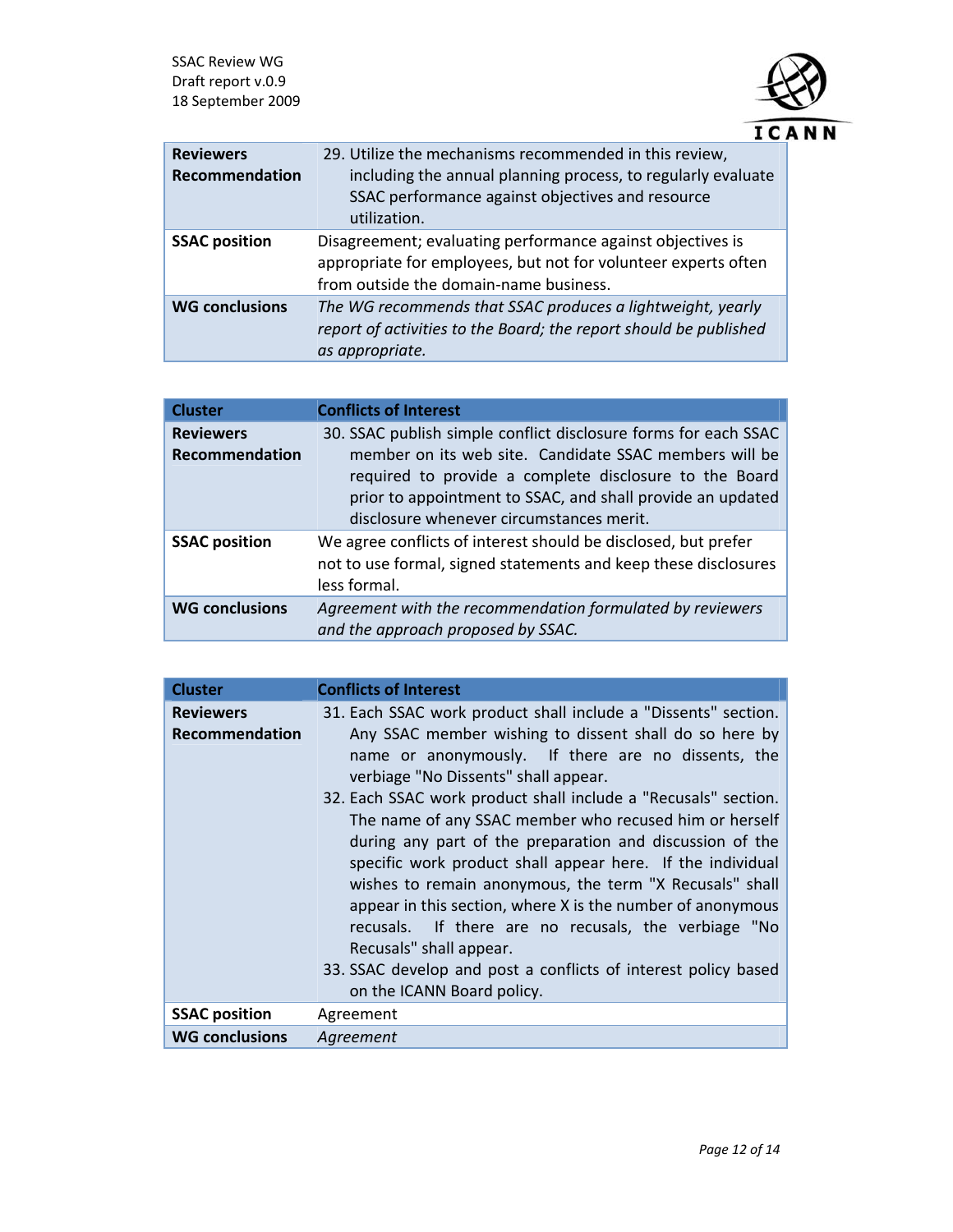

# **3. WG conclusions on further SSAC proposals**

The report issued to the SSAC review WG from the SSAC community contained nine further recommendations that did not make direct reference to recommendations issued by external reviewers; they are reported in the present section, together with the conclusions of the Working Group.

For ease of reference, they are numbered from 1 to 9.

| <b>SSAC</b>          | The SSAC Charter should be reconsidered as part of the<br>1.                                                |
|----------------------|-------------------------------------------------------------------------------------------------------------|
| recommendation       | regular review process                                                                                      |
| <b>WG conclusion</b> | The WG agrees and remarks that the standard Terms of                                                        |
|                      | Reference of each organizational review of the key structures of                                            |
|                      | ICANN already include this point of analysis.                                                               |
|                      |                                                                                                             |
| <b>SSAC</b>          | 2. A membership committee should review individual                                                          |
| recommendation       | contributions regarding renewal of terms                                                                    |
| <b>WG conclusion</b> | The WG agrees with this proposal, which is an operational                                                   |
|                      | measure aimed to implement the reviewers' recommendations                                                   |
|                      | 20 and 21.                                                                                                  |
|                      |                                                                                                             |
| <b>SSAC</b>          | 3. SSAC should (continue to) choose what studies to pursue                                                  |
| recommendation       |                                                                                                             |
| <b>WG conclusion</b> | SSAC should continue to choose the studies it pursues, being                                                |
|                      |                                                                                                             |
|                      | sensitive to the concerns of and issues identified by ICANN's                                               |
|                      | stakeholder community. The ICANN Board may also task the                                                    |
|                      | SSAC.                                                                                                       |
|                      |                                                                                                             |
| <b>SSAC</b>          | 4. SSAC should consider which reports to ask ICANN to                                                       |
| recommendation       | translate into other languages                                                                              |
| <b>WG conclusion</b> | The WG agrees with this proposal.                                                                           |
|                      |                                                                                                             |
| <b>SSAC</b>          |                                                                                                             |
| recommendation       | 5. SSAC should consider (staffing) a continuing process of<br>feedback from the ICANN community on its work |
| <b>WG conclusion</b> |                                                                                                             |
|                      | The WG agrees with this proposal.                                                                           |
| <b>SSAC</b>          |                                                                                                             |
| recommendation       | 6. SSAC should conduct a dedicated meeting annually                                                         |
| <b>WG conclusion</b> | The WG sees merit in SSAC developing such a proposal to ICANN                                               |